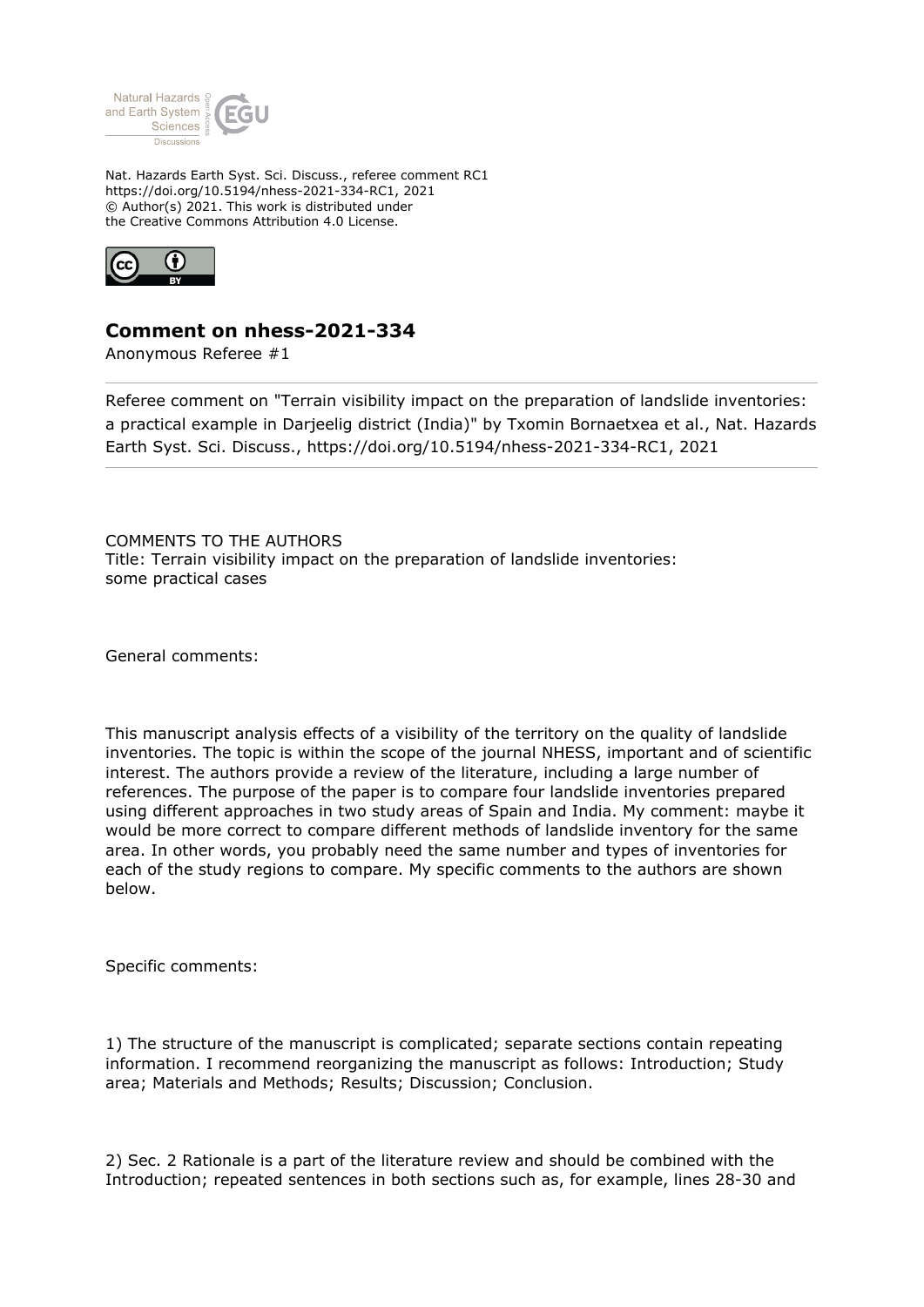54-57, lines 25 and 64-65, lines 37-38 and 112-114 should be merged / removed.

3) Sec. 3, 5 and 6 should be combined in one Section Materials and Methods (you can divide it into subsections if necessary) and reduced by removing repeated phrases. All the results obtained in the study should be collected in the Results Section and discussed in the Discussion. You can also combine Results with Discussion.

4) Line 123 – Please decipher the abbreviation DTM at the first mention.

5) Line 170  $\hat{a} \Box \Box$  Figure 2: In the Figure caption, please start with the description of Fig. 2a, and then of 2b (and not vice versa).

6) Fig.2a - On the map, the roads are shown in black, while in the legend they are shown in gray. Please make these designations the same color.

7) Figure 9 is unclear and needs explanations. What is "the landslide size central value"? What is "the median value"? Are these the same terms? What do the dotted lines and horizontal bars mean in the Figure?

8) Line 292 – "Landslides in class 1 are significantly smaller than those included in the other classes" – Why? How can you explain this findings?

9) Lines 293-294 – "Furthermore, the landslide size central value in these two inventories tends to increase with the decrease of the visibility class, while the maximum variation of the median is 188% and 2000% respectively." I cannot understand this sentence. Please rephrase. Percentage is a fraction of 100. As far as I understand, it cannot be 188 and 2000.

10) Figure 10  $\hat{a} \Box \Box$  The caption does not match the picture. "The values above each column signify the absolute number of landslides in each visibility class." - There are no columns in the Figure, no numbers above them.

11) Lines 334-338 - This is a fairly obvious conclusion, understandable initially and without the use of complex mathematical methods.

I believe that the main conclusion from this study may be that the compilation of a